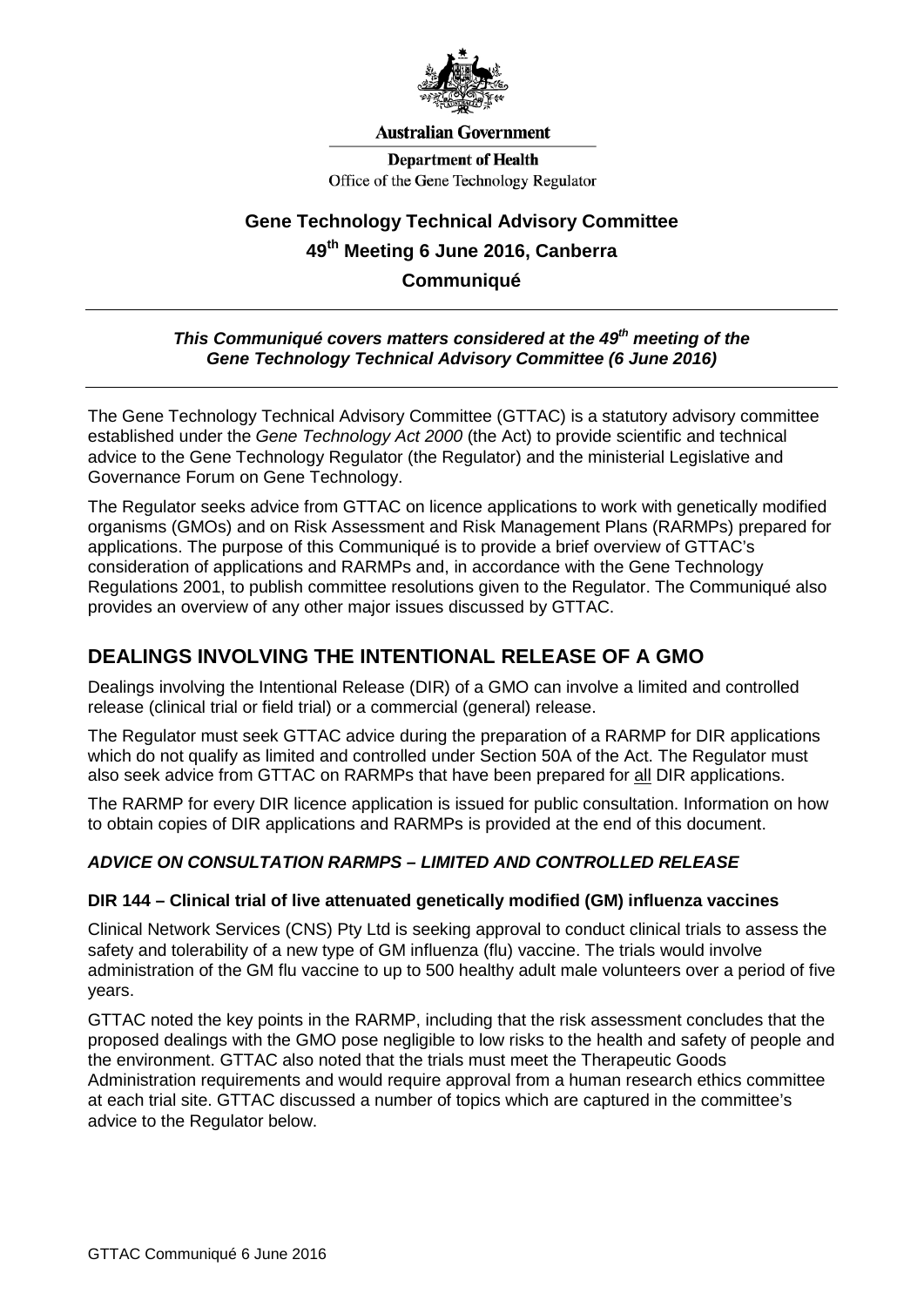**Resolution:** GTTAC advised the Regulator that:

- The novel GM vaccines are likely to be attenuated. However, requesting additional attenuation data for unspecified vaccines is warranted considering the first-in-human trials.
- Further consideration should be given to potential transmission in ferrets to inform safety in humans.
- Further consideration should be given to potential risks to pregnant women as a result of potential shedding of vaccine virus.
- The Committee agrees with the overall conclusions of the RARMP.

## **OTHER ADVICE**

### **New Technologies**

GTTAC's advice was sought on technical aspects of new technologies to inform the Regulator's technical review of the Regulations. The discussion focussed on techniques often referred to as genome editing, specifically oligo-directed mutagenesis and site-directed nuclease (SDN) techniques. The committee noted that SDN applications are generally divided into three techniques, SDN-1, SDN-2 and SDN-3, that produce outcomes ranging from a single mutation to the insertion of a new gene $^1$  $^1$ .

GTTAC's advice was sought on the following questions regarding the risks to the health and safety of people and the environment posed by SDN techniques and oligo-directed mutagenesis:

- Are the risks posed by organisms altered by non-homologous end joining to repair DNA cleavage (ie SDN-1) any different to naturally mutated organisms?
- Does SDN-2 or oligo-directed mutagenesis pose any risks that are different to natural mutations, conventional breeding or mutagenesis?
- Could successive rounds of modification using SDN-2 or oligo-directed mutagenesis give rise to any new risks?
- Do the potential off-target effects of SDNs or oligo-directed mutagenesis pose different risks to the intended effects of these techniques?
- What is the evidence base available to support the assessment of the above risks?

**Resolution:** GTTAC advised the Regulator that:

- Risks posed by organisms altered by SDN-1 are unlikely to be different to naturally mutated organisms.
- SDN-2 and oligo-directed mutagenesis are unlikely to pose risks that are different to natural mutations, conventional breeding or mutagenesis.
- Successive rounds of modifications using SDN-2 and oligo-directed mutagenesis may pose risks similar to inserting new genes or SDN-3.
- Off target effects do pose risks different to the intended effects.
- Members recommended some experts and will send relevant evidence.

-

<span id="page-1-0"></span>Site-directed nuclease (SDN) techniques:

<sup>•</sup> SDN-1: non-homologous end joining repairs DNA cleavage, which can result in random insertions, deletions and substitutions, often of only a few nucleotides.

<sup>•</sup> SDN-2: homology-directed repair of DNA cleavage is guided by a supplied template, incorporating changes to one or a few nucleotides.

<sup>•</sup> SDN-3: homology-directed repair of DNA cleavage is guided by a supplied template, inserting a new gene or genetic element.